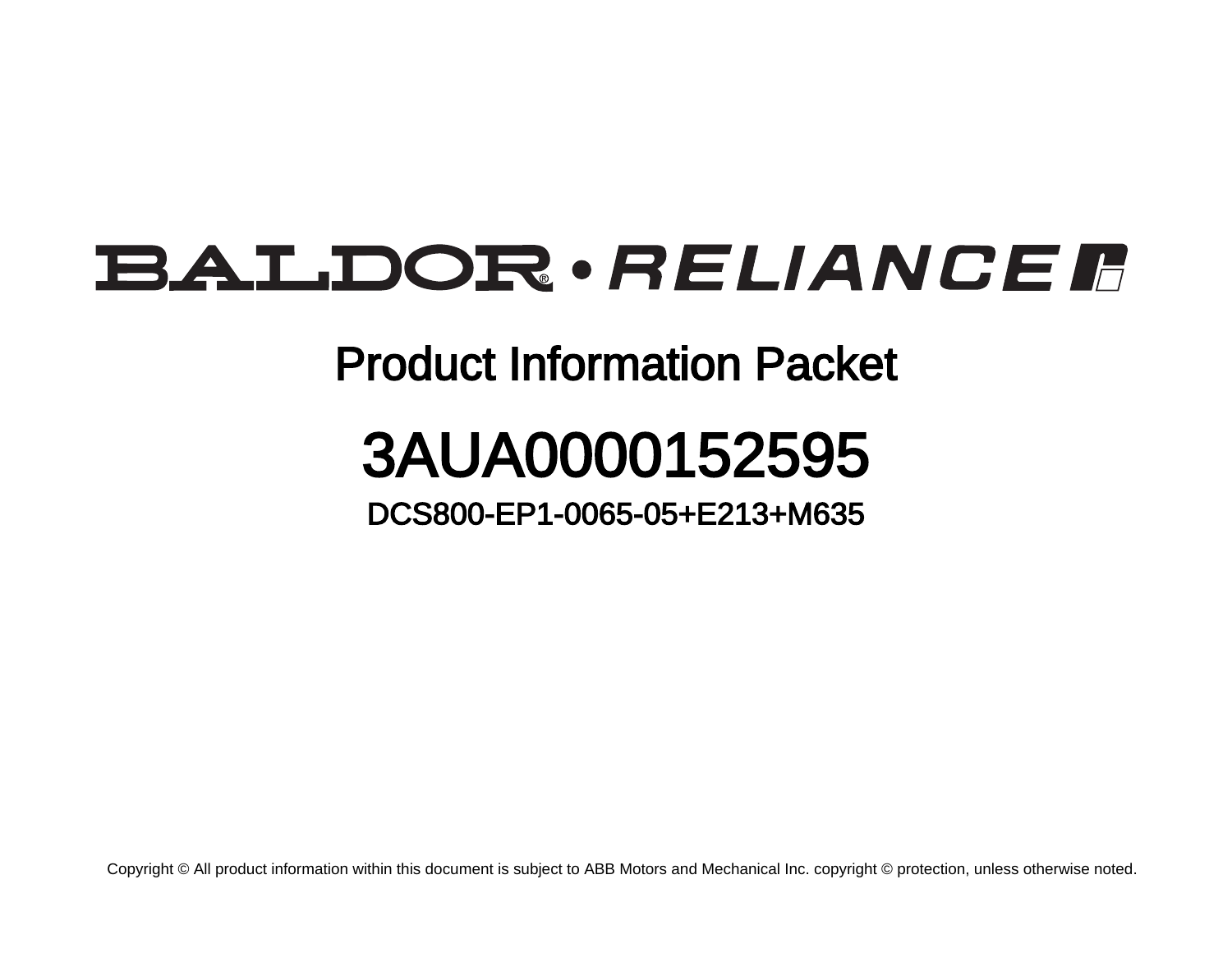## BALDOR · RELIANCE F Product Information Packet: 3AUA0000152595 - DCS800-EP1-0065-05+E213+M635

| Nameplate             |                               |                 |                |
|-----------------------|-------------------------------|-----------------|----------------|
| <b>Type Code:</b>     | 3AUA0000152595                | Output:         | Not Applicable |
| Enclosure:            | NEMA Open                     | Voltage (U2):   | $0$ U1 Vac     |
|                       |                               | Current (I2n):  | 53 A           |
| Input:                | 3PH 5060 Hz                   | Current (I2hd): | <b>NA</b>      |
| Voltage (U1):         | 480 V                         |                 |                |
| Current (I1n):        | 43 A                          | Power (Pn):     | 30 HP          |
| <b>Short Circuit:</b> | 65Ka RMS Symetrical, 500V max |                 |                |